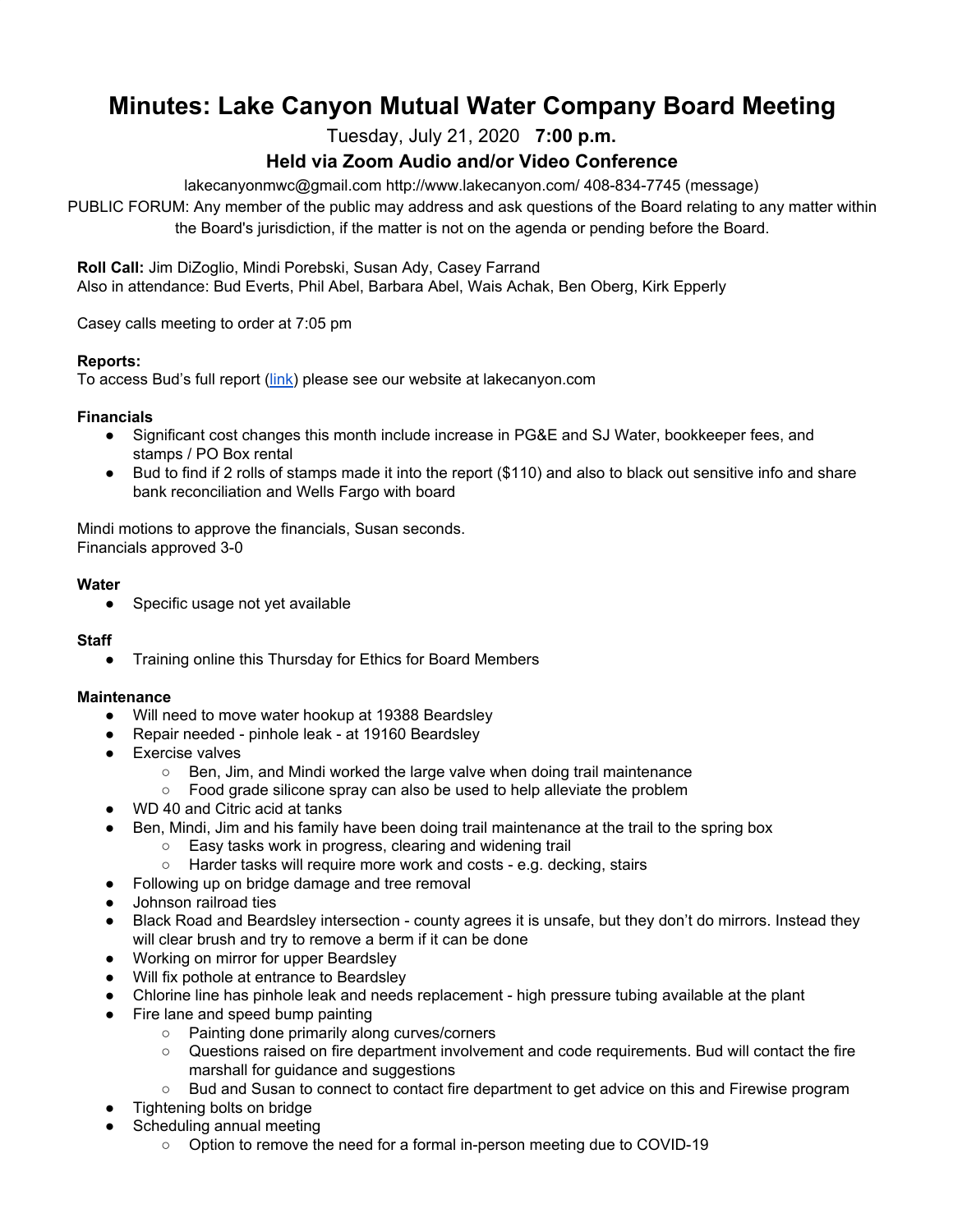- Kirk sees a possibility in the LCMWC Bylaws to just continue on with the existing board if the community is OK with that. 4 of 5 board members have already expressed interest in serving again.
- How to deal with ballots, etc. questions raised on electronic vote and mail in ballots
- Bud to ask in Thursday's training with RCAC and see what other companies are doing

# **Communication and Correspondence**

Charlie expressed interest in management insurance (which we have) and 5% water rate increase Phil sent email in regards to shed placement and parking

## **Business**

- 1. Conversations with San Jose water on hookup next steps a. No updates this month
- 2. Labor costs: consider wage rate changes
	- a. Rates for Tom: contractor rate is \$100/hr, maintenance is \$40/hr, which is very low for the current going rate. He is always available for emergencies
	- b. Kirk and Bud believe a competitive rate is \$60/hr for maintenance, keep contractor work at \$100/hr
	- c. Going rate determined informally by rate used for CSD rates, personal experience, etc.
	- d. Bud recommends we do a small analysis of wage rate increases every year in May

Susan makes a motion to approve the rate increase, Jim seconds. Motion passes 4-0

- 3. Updates on Comcast internet project, potential road delays, etc. from LCCIC (Lake Canyon Community Internet Committee)
	- a. LCCIC lead has been in contact weekly with Comcast
	- b. Estimate is that work will continue until "end of summer" but seems more like October timeframe
	- c. LCCIC group will reconvene to discuss
	- d. Melody has discussed with Lakeside School, and they are willing to support the initiative with the county and state
		- i. Mindi is supportive of working through the schools to get our school children access
- 4. Discuss getting estimate for community-wide survey of road, and proposal to gather as many existing surveys as possible from community members
	- a. Non-recorded surveys by licensed surveyors could be very helpful. Recorded ones should be available on the website
	- b. Board is beginning to host discussions about having the community surveyed
	- c. We are trying to make people aware of where the easement is. We may also need to survey where the road is existing (as-built)
	- d. This would allow the board to know if someone wants to build something new into the easement; existing structues remain as existing non-conforming
	- e. Mindi to include in email the request to the community to gather as many existing surveys as possible from community members
- 5. Recommendations and next steps for back of canyon trail maintenance
	- a. To make this a safe and comfortable exit would be a lot of work
	- b. Jim & family, Mindi & Ben have been working on simple maintenance
- 6. Gauging interest in proposal for a gate across the road in front of the community
	- a. Wais mentions that there have been issues with crime and people who don't live here coming around, mail theft, and lives here for the safety and private road
	- b. Concern that general crime and safety is not on the agenda nor in our scope, only if it involved water/road
	- c. Private community members can organize additional activities if they are concerned about crime or safety
	- d. A community group could form and make requests to the board if signage along the road or similar is needed. Neighborhood watch signs might help.
- 7. Reminding neighbors to clean up after pets along the road